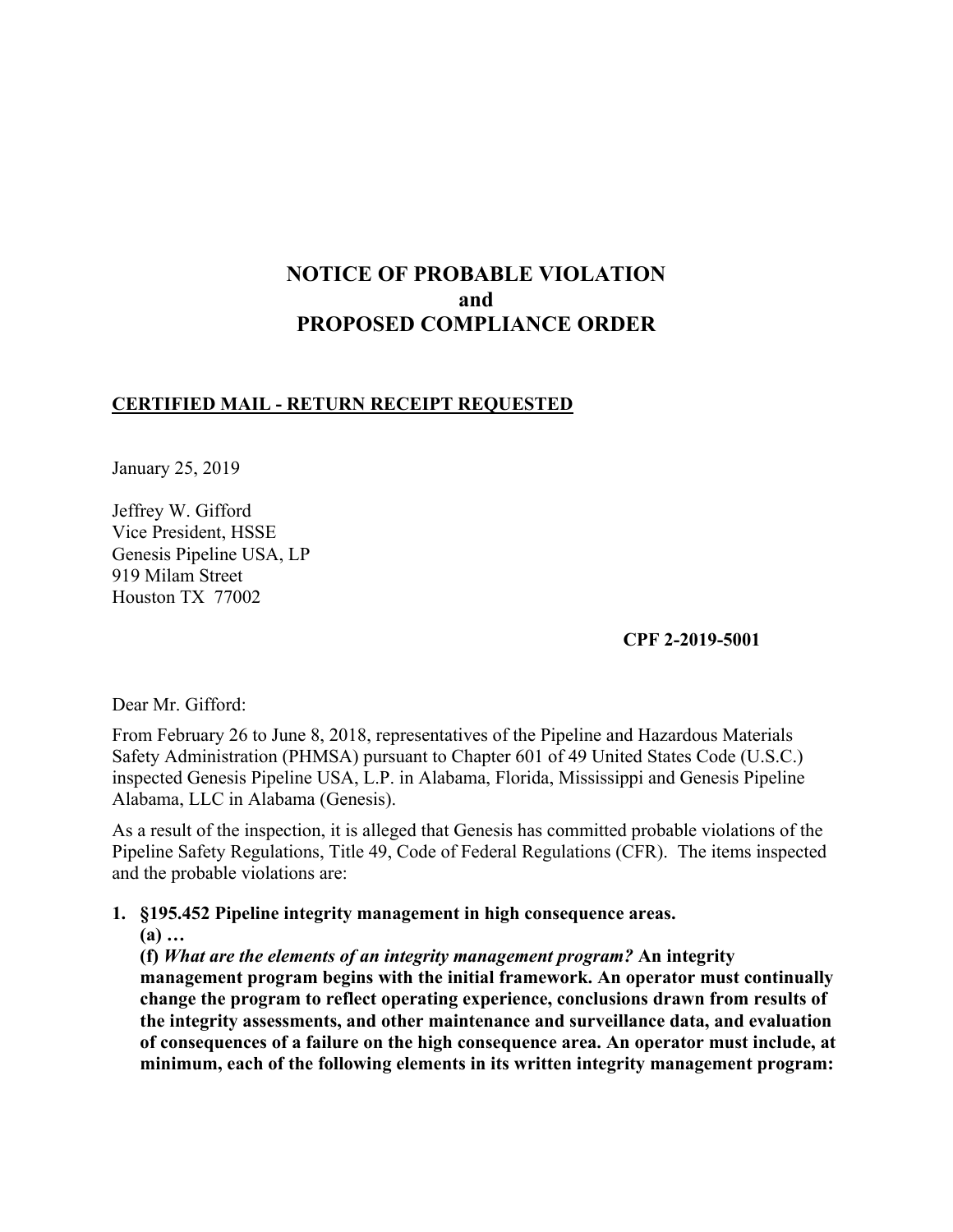### **(1)** *A process for identifying which pipeline segments could affect a high consequence area***:**

Genesis failed to comply with the regulation because its Integrity Management (IM) Program did not include a process for identifying which pipeline segments could affect a high consequence area (HCA). Specifically, Genesis' IM program did not include a process for identifying facilities other than line pipe on its pipeline system that could affect a HCA.

Genesis Procedure 101L, titled "Procedure For Identifying HCAs and HCA Segments," dated February 15, 2018, governs Genesis' process for identifying pipeline segments that could affect HCAs. At the time of PHMSA's inspection, Sub-Section 1.2.6 of Genesis Procedure 101L, titled "Pipeline Facilities," stated the following:

"Pipeline pump stations and other types of facilities are considered to have the same impact on HCAs as the pipeline going into or out of the facility."

Genesis IM Process 100, titled "Asset and HCA Segment Identification Process" governs Genesis's process for identifying assets and pipeline segments for integrity management that could affect an HCA. At the time of PHMSA's inspection, Sub-Section 1.2.2 of Genesis IM Process 100, titled "Facilities," stated only "Forthcoming."

#### **2. §195.452 Pipeline integrity management in high consequence areas.**

**(a) …**

#### **(i)** *What preventive and mitigative measures must an operator take to protect the high consequence area?*

**(1)** *General requirements.* **An operator must take measures to prevent and mitigate the consequences of a pipeline failure that could affect a high consequence area. These measures include conducting a risk analysis of the pipeline segment to identify additional actions to enhance public safety or environmental protections. Such actions may include, but are limited to, implementing damage prevention best practices, better monitoring of cathodic protection where corrosion is a concern, establishing shorter inspection intervals, installing EFRDs on the pipeline segment, modifying the systems that monitor pressure and detects leaks, providing additional training to personnel on response procedures, conducting drills with local emergency responders and adopting other management controls.**

Genesis failed to meet the regulation because it did not take measures to prevent and mitigate the consequences of a pipeline failure that could affect an HCA. Specifically, Genesis did not identify preventive and mitigative measures (P&MMs) for facilities other than line pipe on its pipeline system that could affect an HCA.

Genesis Procedure 101L, titled "Procedure For Identifying HCAs and HCA Segments," dated February 15, 2018, governs Genesis' process for identifying pipeline segments that could affect HCAs. At the time of PHMSA's inspection, Sub-Section 1.2.6 of Procedure 101L, titled "Pipeline Facilities," stated the following: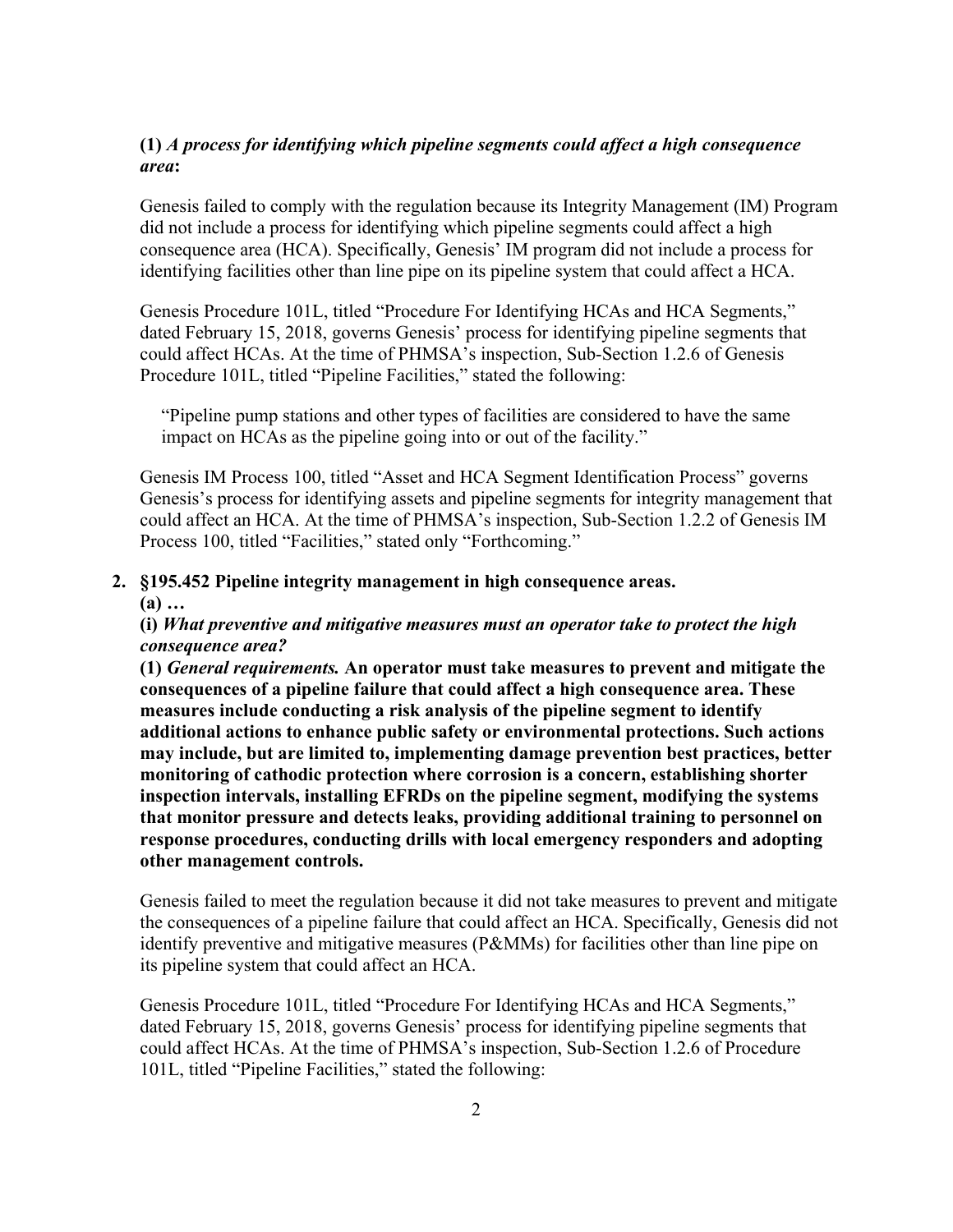"Pipeline pump stations and other types of facilities are considered to have the same impact on HCAs as the pipeline going into or out of the facility."

Genesis IM Process 600, titled" Determining Preventive & Mitigative Measures Process," governs Genesis' processes for identifying P&MMs relevant to each pipeline segment that could affect an HCA. At the time of PHMSA's inspection, Sub-Section 6.2 of Genesis IM Process 600, titled "Facilities," stated only "Forthcoming."

### **3. §195.452 Pipeline integrity management in high consequence areas.**

**(a) …** 

### **(i)** *What preventive and mitigative measures must an operator take to protect the high consequence area?*

**(1) …**

**(2)** *Risk analysis criteria.* **In identifying the need for additional preventive and mitigative measures, an operator must evaluate the likelihood of a pipeline release occurring and how a release could affect the high consequence area. This determination must consider all relevant risk factors, including, but not limited to:** 

**(i) Terrain surrounding the pipeline segment, including drainage systems such as small streams and other smaller waterways that could act as a conduit to the high consequence area;** 

**(ii) Elevation profile;** 

**(iii) Characteristics of the product transported;**

**(iv) Amount of product that could be released;** 

**(v) Possibility of a spillage in a farm field following the drain tile into a waterway;** 

**(vi) Ditches along side a roadway the pipeline crosses;** 

**(vii) Physical support of the pipeline segment such as by a cable suspension bridge; (viii) Exposure of the pipeline to operating pressure exceeding established maximum operating pressure.**

Genesis failed to comply with the regulation because it did not perform a risk analysis evaluating the likelihood of a pipeline release occurring and how a release could affect the high consequence area. Specifically, Genesis did not include pipeline facilities other than line pipe in its risk analysis.

Genesis IM Process 200, titled "Risk Analysis Process," prescribes actions required to comply with the above-referenced regulation. At the time of PHMSA's inspection, Sub-Section 2.7 of Genesis IM Process 200, titled "Facilities," stated only "Forthcoming."

### **4. §195.452 Pipeline integrity management in high consequence areas.**

**(a) …** 

**(j)** *What is a continual process of evaluation and assessment to maintain a pipeline's integrity?* 

**(1) …**

**(2)** *Evaluation.* **An operator must conduct a periodic evaluation as frequently as needed to assure pipeline integrity. An operator must base the frequency of evaluation on risk**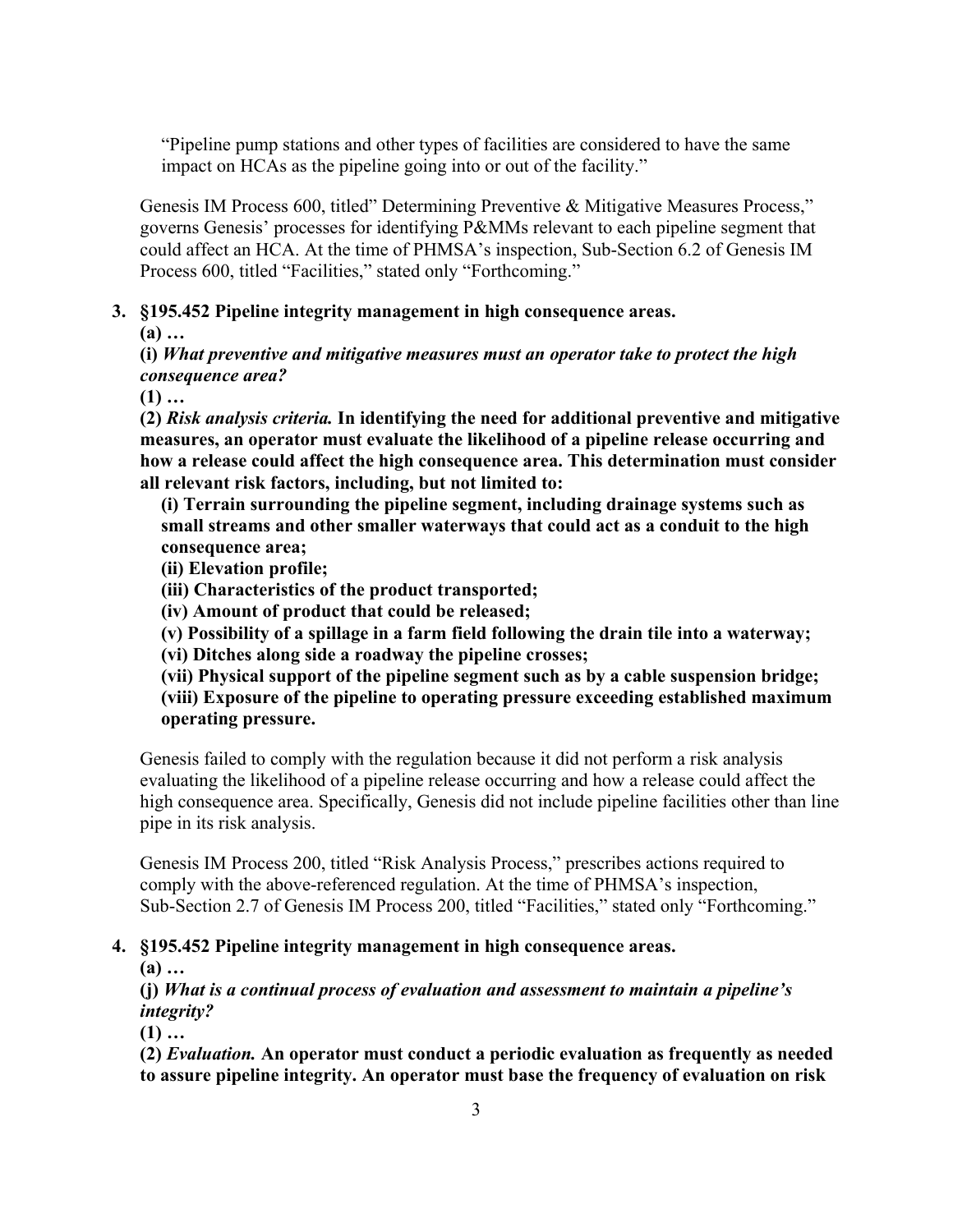**factors specific to its pipeline, including the factors specified in paragraph (e) of this section. The evaluation must consider the results of the baseline and periodic integrity assessments, information analysis (paragraph (g) of this section), and decisions about remediation, and preventive and mitigative actions (paragraphs (h) and (i) of this section).**

Genesis failed to comply with the regulation because it did not conduct periodic evaluations as frequently as needed to assure pipeline integrity. Specifically, Genesis personnel were unable to produce any record or documentation that pipeline facilities other than line pipe had ever been evaluated to assure their integrity.

#### Proposed Compliance Order

Under 49 U.S.C. § 60122 and 49 CFR § 190.223, you are subject to a civil penalty not to exceed \$213,268 per violation per day the violation persists, up to a maximum of \$2,132,679 for a related series of violations. For violation occurring on or after November 2, 2015 and before November 27, 2018, the maximum penalty may not exceed \$209,002 per violation per day, with a maximum penalty not to exceed \$2,090,022. For violations occurring prior to November 2, 2015, the maximum penalty may not exceed \$200,000 per violation per day, with a maximum penalty not to exceed \$2,000,000 for a related series of violations.

 decided not to propose a civil penalty assessment at this time. We have reviewed the circumstances and supporting documents involved in this case, and have

With respect to Items 1, 2, 3, and 4 pursuant to 49 U.S.C. § 60118, the Pipeline and Hazardous Materials Safety Administration proposes to issue a Compliance Order to Genesis Pipeline USA LP. Please refer to the *Proposed Compliance Order*, which is enclosed and made a part of this Notice.

#### Response to this Notice

Enclosed as part of this Notice is a document entitled *Response Options for Pipeline Operators in Compliance Proceedings*. Please refer to this document and note the response options. Be advised that all material you submit in response to this enforcement action is subject to being made publicly available. If you believe that any portion of your responsive material qualifies for confidential treatment under 5 U.S.C. 552(b), along with the complete original document you must provide a second copy of the document with the portions you believe qualify for confidential treatment redacted and an explanation of why you believe the redacted information qualifies for confidential treatment under 5 U.S.C. 552(b).

Following the receipt of this Notice, you have 30 days to submit written comments, or request a hearing under 49 CFR § 190.211. If you do not respond within 30 days of receipt of this Notice, this constitutes a waiver of your right to contest the allegations in this Notice and authorizes the Associate Administrator for Pipeline Safety to find facts as alleged in this Notice without further notice to you and to issue a Final Order. If you are responding to this Notice, we propose that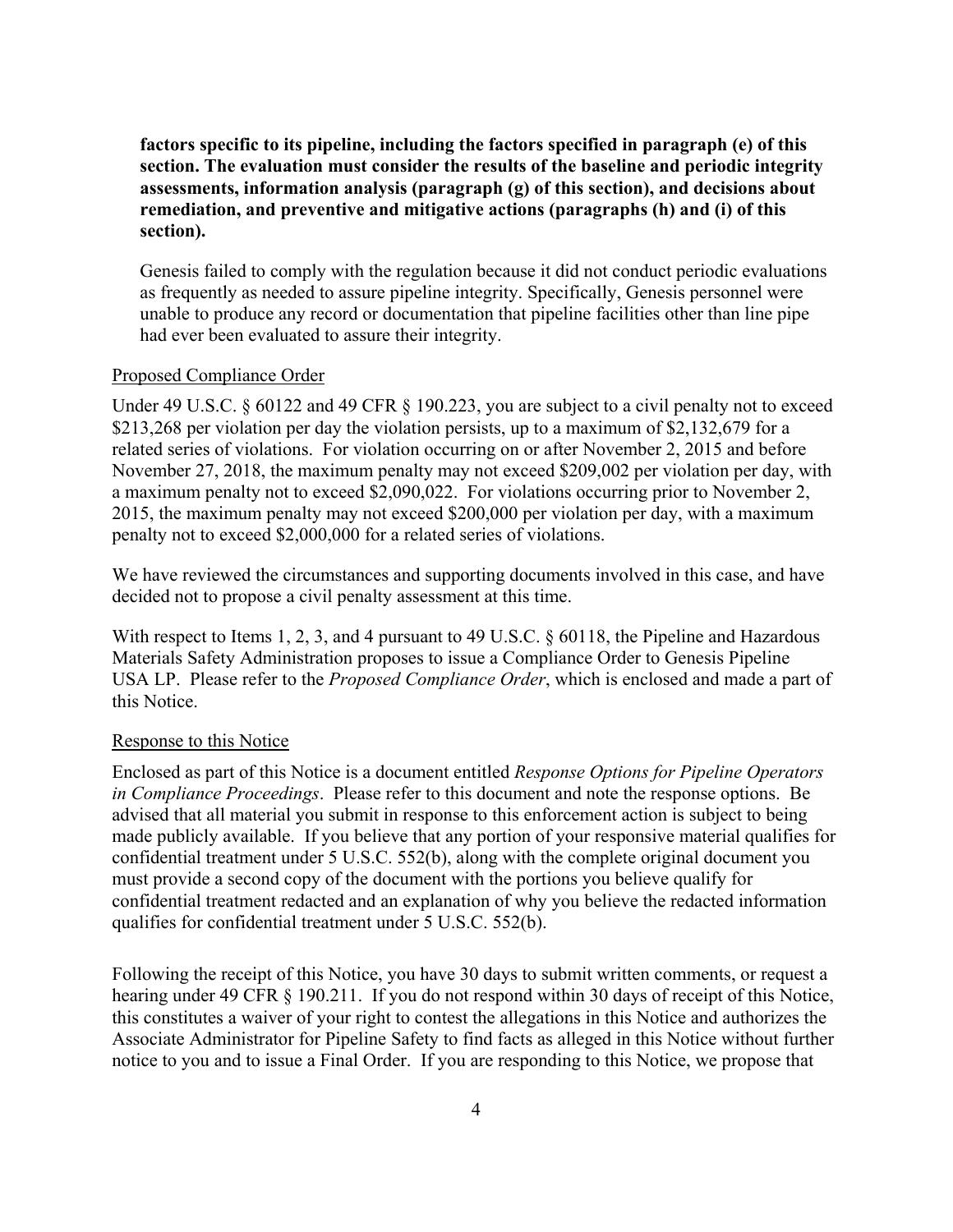you submit your correspondence to my office within 30 days from receipt of this Notice. This period may be extended by written request for good cause.

In your correspondence on this matter, please refer to **CPF 2-2019-5001** and, for each document you submit, please provide a copy in electronic format whenever possible.

Sincerely,

James A. Urisko Director, Southern Pipeline and Hazardous Materials Safety Administration

Enclosures: *Proposed Compliance Order Response Options for Pipeline Operators in Compliance Proceedings*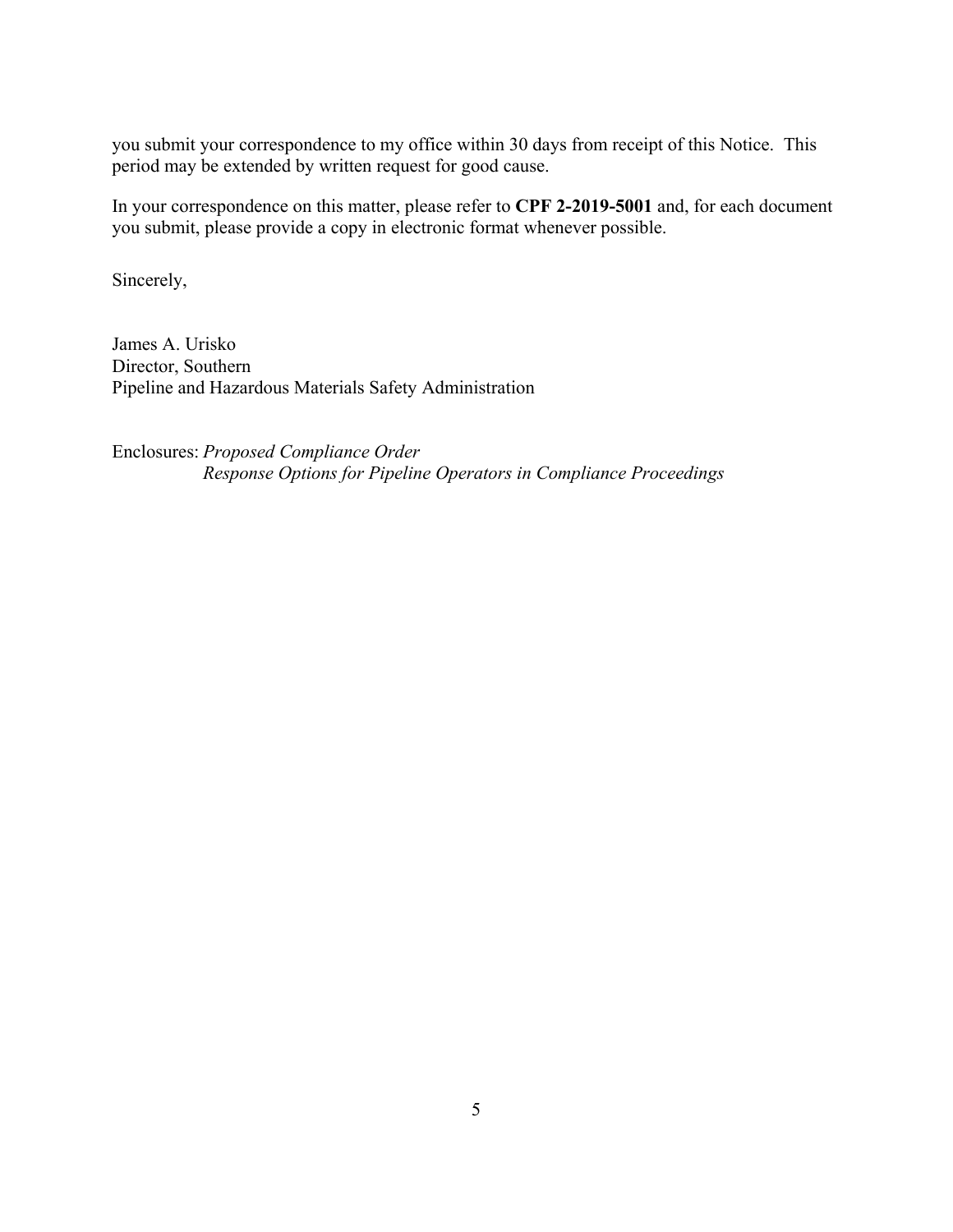## **PROPOSED COMPLIANCE ORDER**

Pursuant to 49 U.S.C. § 60118, the Pipeline and Hazardous Materials Safety Administration (PHMSA) proposes to issue to Genesis Pipeline USA, L.P. and Genesis Pipeline Alabama, LLC (Genesis) a Compliance Order incorporating the following remedial requirements to ensure the compliance of Genesis with the pipeline safety regulations:

- 1. In regard to Item 1 of the Notice pertaining to Genesis' failure to identify facilities other than line pipe on its pipeline system that could affect a high consequence area (HCA), Genesis must:
	- a. Develop procedures for identifying facilities other than line pipe on its pipeline system for inclusion in its Integrity Management (IM) program.
	- b. Submit procedures developed in accordance with 1a. to the Director, Office of Pipeline Safety (OPS), PHMSA Southern Region for approval.
	- c. Identify all facilities that could affect an HCA in accordance with the approved procedures. Genesis must maintain records and documentation of the results, and make those records available for OPS inspection.
- 2. In regard to Items 2, 3 and 4 of the Notice pertaining to Genesis's failure to identify preventative and mitigative measures (P&MMs), perform risk analysis and conduct periodic evaluations for facilities other than line pipe on its pipeline system that could affect an HCA, Genesis must:
	- a. Develop procedures for identifying P&MMs for facilities other than line pipe on its pipeline system that could affect an HCA for inclusion in its IM program.
	- b. Develop risk analysis procedures for facilities other than line pipe for inclusion in its IM program
	- c. Develop procedures to conduct periodic evaluations of pipeline facilities other than line pipe on its pipeline system that could affect an HCA for inclusion in its IM program
	- d. Submit procedures developed in accordance with 2a., 2b., and 2c. to the Director, Office of Pipeline Safety, PHMSA Southern Region for approval.
	- e. Identify P&MMs, perform risk analysis, and conduct evaluations of facilities other than line pipe on its pipeline system that could affect an HCA, in accordance with the approved procedures. Genesis must maintain all records and documentation of the results, and make those records available for OPS inspection.
- 3. Genesis must complete the above items within the following time requirements:
	- a. Within 30 days of receipt of the Final Order Genesis must complete the requirements of Items 1a., 2a., 2b., and 2c. above.
	- b. Within 90 days of receipt of the Final Order Genesis must complete the requirements of Items 1b. and 2d. above.
	- c. Within 150 days of receipt of the Final Order Genesis must provide written